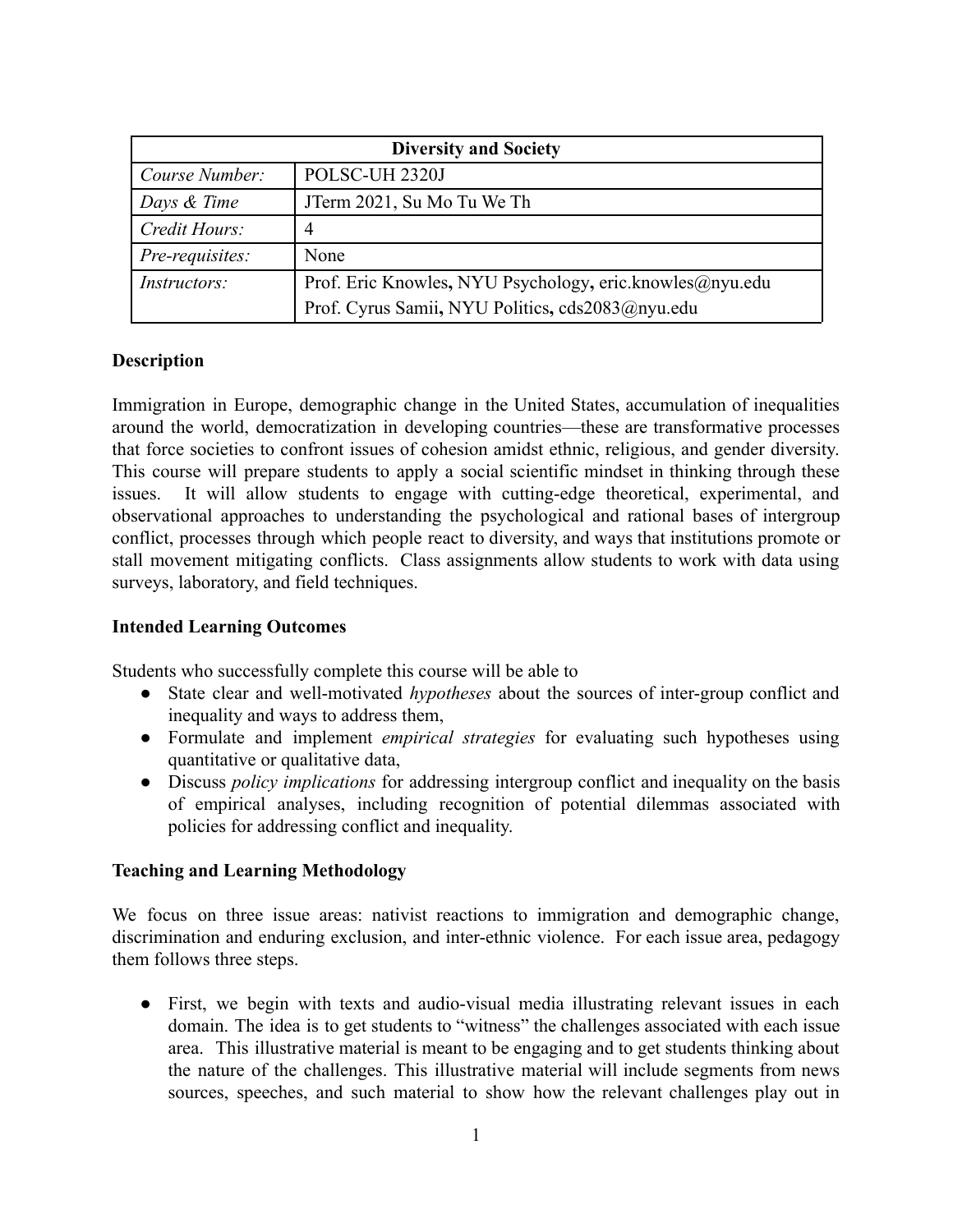everyday life. In association with this, students then learn about data and scientific techniques that can be used to describe the nature of the challenge (e.g., characterizing extent of support for nativist platforms, extent of discrimination and exclusion, and extent of inter-ethnic mistrust). Students are given the opportunity to work with the data and techniques themselves.

- Second, students will study and discuss theoretical frameworks from the social sciences that attempt to explain the sources the challenges that they have witnessed. From this theoretical discussion, students are guided through the process of posing hypotheses and developing empirical strategies for testing the hypotheses.
- Third, students apply statistical, experimental, and other scientific techniques to conduct tests of the hypotheses that they developed.

## **Assignments and Grading**

Each unit will involve assignments that correspond to the steps in the teaching and learning methodology. Students will work in groups of two or three. Then, over the course of each unit, each groups will complete the following:

- A set of 3 presentation slides on a societal challenges and "puzzles" associated with the theme of the unit (e.g., backlash to globalization and support for nativist platforms, enduring exclusion, and extent of inter-ethnic mistrust or violence), illustrating statistics that highlight the challenge, and then proposing at least two hypotheses to explain the puzzle, along with a 5-10 minute presentation of these slides to class;
- A set of 3 presentation slides describing a research strategy to investigate one of the hypotheses, along with a 5-10 minute presentation of these slides to class;
- A set of 3 presentation slides describing results of the test of the hypothesis, along with a 10-15 minute presentation to class of the findings.

This implies a total of 9 presentation assignments. Each assignment will receive a grade of up to 10 points depending on how satisfactory was the work, and a 0 if not completed. Members of each group should divide the presentation duties equally (e.g., one person should not do all of the presentations). Satisfactory work should reference the assigned texts and other relevant material, accurately characterize the content of these texts/material, and demonstrate an ability to synthesize and innovate. The presentation assignments will count toward 70% of the grade.

Class attendance and participation in class are mandatory. Attendance and participation will count toward 30% of the grade.

## **Course Materials**

Relevant texts will include book sections, academic articles, primary source materials, and journalistic pieces as indicated in the class schedule. All reading material will be made available electronically. We will also screen video clips and films as indicated in the schedule.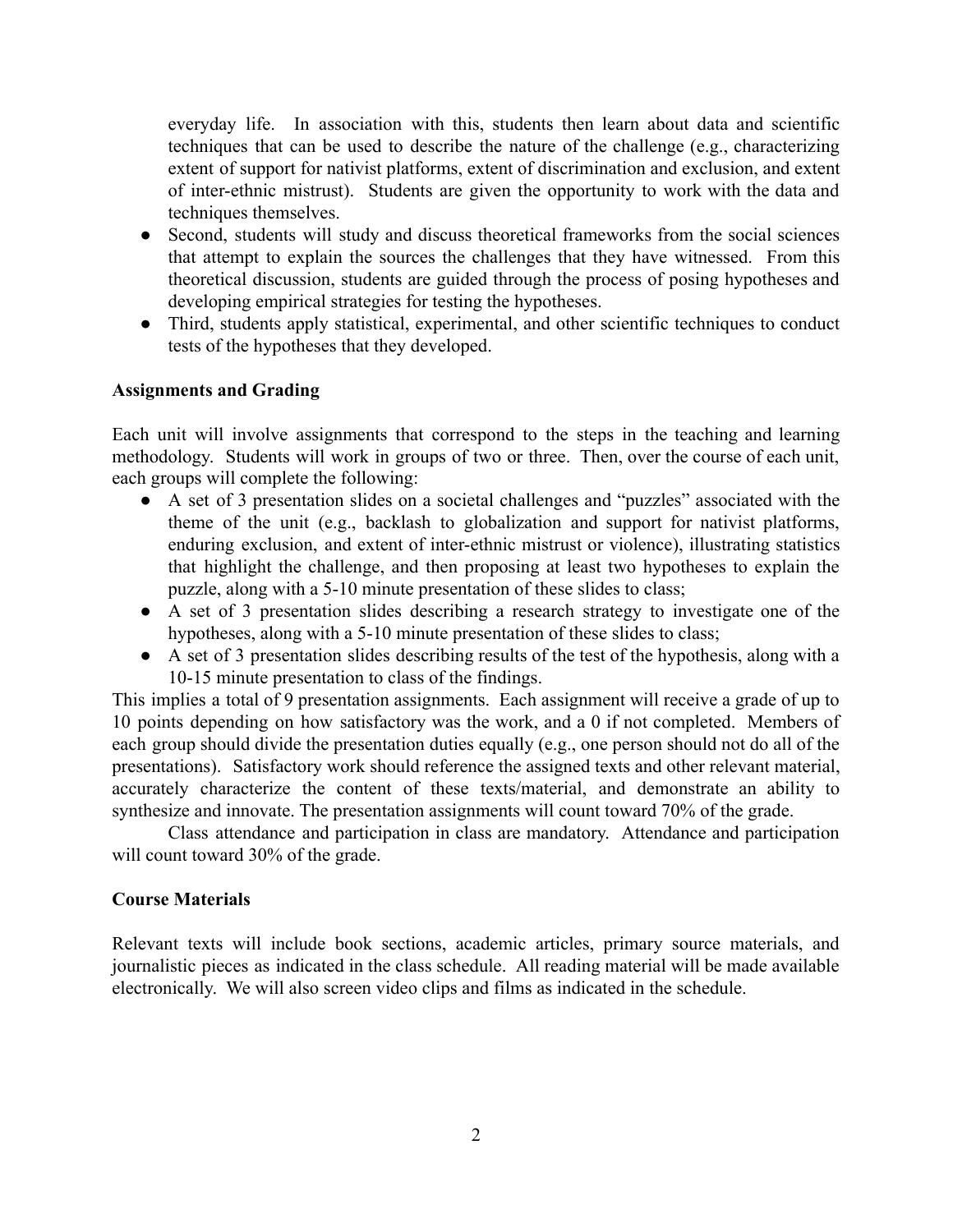# **Schedule**

| <b>Session</b> | Unit     | <b>Activities and readings</b>                                                                                                                                              | <b>Assignments Due</b> |
|----------------|----------|-----------------------------------------------------------------------------------------------------------------------------------------------------------------------------|------------------------|
| 1<br>Mo $1/6$  | Nativism | Introduction to the class and review of syllabus                                                                                                                            |                        |
|                |          | To view and discuss in class:                                                                                                                                               |                        |
|                |          | (video) CNN Erin Burnett Out Front, Donald Trump doubles<br>down on calling Mexicans 'rapists', June 25, 2015.<br>https://youtu.be/Jaz1J0s-cL4                              |                        |
|                |          | (video) UKIP campaign advert 2016, 'A safer Britain,' April<br>29, 2016. https://youtu.be/zNsmY4lyV9M                                                                       |                        |
|                |          | (video) Matteo Salvini's hard-line immigration policies, July<br>29, 2019. https://youtu.be/fcUsISBF6QQ                                                                     |                        |
|                |          | (video) Home Minister Amit Shah today introduced the<br>citizenship amendment bill in the Lok Sabha, December 9,<br>2019. https://youtu.be/obAYtbw1dOE                      |                        |
|                |          | Explanation of key themes for the "nativism" unit                                                                                                                           |                        |
|                |          | Discussion on posing research questions, puzzles, and<br>hypotheses                                                                                                         |                        |
|                |          | Readings for the next class:                                                                                                                                                |                        |
|                |          | (Group status threat and racism)                                                                                                                                            |                        |
|                |          | Mutz, D. C. (2018). Status threat, not economic hardship,<br>explains the 2016 presidential vote. Proceedings of the<br>National Academy of Sciences, 111, 3699-3704.       |                        |
|                |          | Denison, B. (2016). How to understand Trump's appeal to<br>resentful whites. The Washington Post, February 3, 2016. (See<br>online version for links to academic research.) |                        |
|                |          | Chatterton Williams, T. (2017). The French Origins of "You<br>Will Not Replace Us. New Yorker, December 4, 2017.<br>445                                                     |                        |
|                |          | (Economic dislocation)                                                                                                                                                      |                        |
|                |          | Schwartz, N. D., and Q. Bui, "Where jobs are squeezed by<br>Chinese trade, voters seek extremes," New York Times, April<br>25, 2016.                                        |                        |
|                |          | Colantone, I., and P. Stanig, "The real reason the UK voted<br>for Brexit? Jobs lost to Chinese competition," Washington<br>Post, July 7, 2016.                             |                        |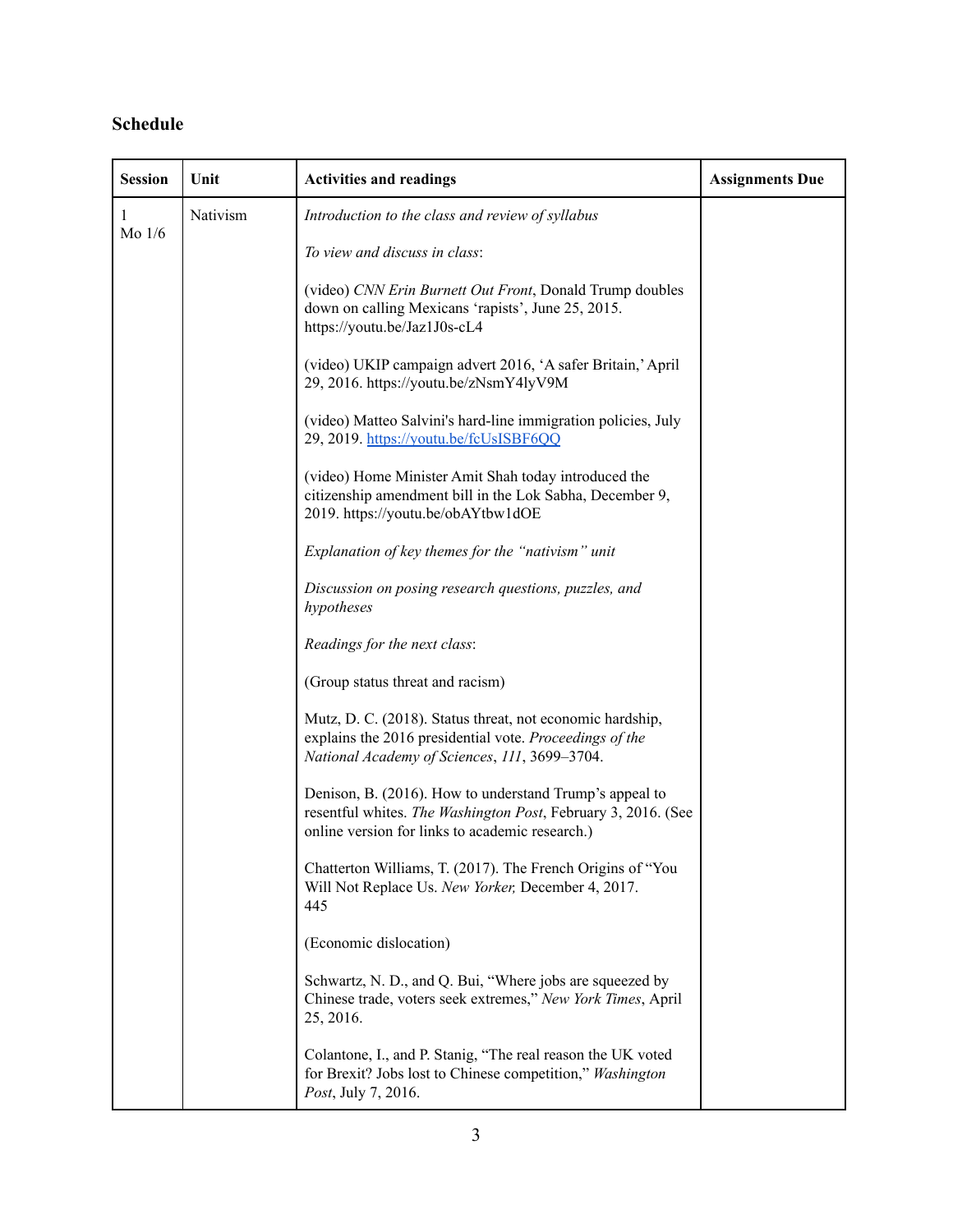| $\overline{c}$<br>Tu 1/7 | Nativism               | (Interaction between group status and economic dislocation)<br>Knowles, E. D., & Tropp, L. R. (2018). The racial and<br>economic context of Trump support: Evidence for threat,<br>identity, and contact effects in the 2016 presidential election.<br>Social Psychological and Personality Science, 9, 275-284.<br>Class discussion:<br>Slide presentations and discussion<br>In-class workshop:<br>Introduction to survey data analysis<br>Readings for the next class:<br>Baglione, L. (2016), Writing a Research Paper in Political                                                                                                                                               | Slides on<br>challenges, puzzles,<br>and hypotheses |
|--------------------------|------------------------|---------------------------------------------------------------------------------------------------------------------------------------------------------------------------------------------------------------------------------------------------------------------------------------------------------------------------------------------------------------------------------------------------------------------------------------------------------------------------------------------------------------------------------------------------------------------------------------------------------------------------------------------------------------------------------------|-----------------------------------------------------|
| 3                        | Nativism               | Science, Los Angeles, Sage, Ch. 7 & 8.<br>Class discussion:                                                                                                                                                                                                                                                                                                                                                                                                                                                                                                                                                                                                                           | Slides on survey                                    |
| We 1/8                   |                        | Slide presentations and discussion<br>In-class workshop:<br>Implementing research designs with survey data                                                                                                                                                                                                                                                                                                                                                                                                                                                                                                                                                                            | research strategies                                 |
| 4<br>Th 1/9              | Nativism,<br>Exclusion | Class discussion:<br>Slide presentations and discussion<br>Explanation of key themes for the "exclusion" unit<br>Readings for next unit:<br>(Diversity and poor public services)<br>Alesina, A., Glaeser, E., & Sacerdote, B. (2001). Why doesn't<br>the United States have a European-style welfare state?<br>Brookings Papers on Economic Activity 2, 1-69.<br>(Explanations for discrimination)<br>Lang, K. (2007). Poverty and discrimination. Princeton, NJ:<br>Princeton University Press. (Ch. 10.)<br>("Vicious circles" and the consequences of stigma)<br>Loury, G. (2005). Racial stigma and its consequences. Focus<br>$24, 1:1-7.$<br>(Health effects of discrimination) | Slides on survey<br>research findings               |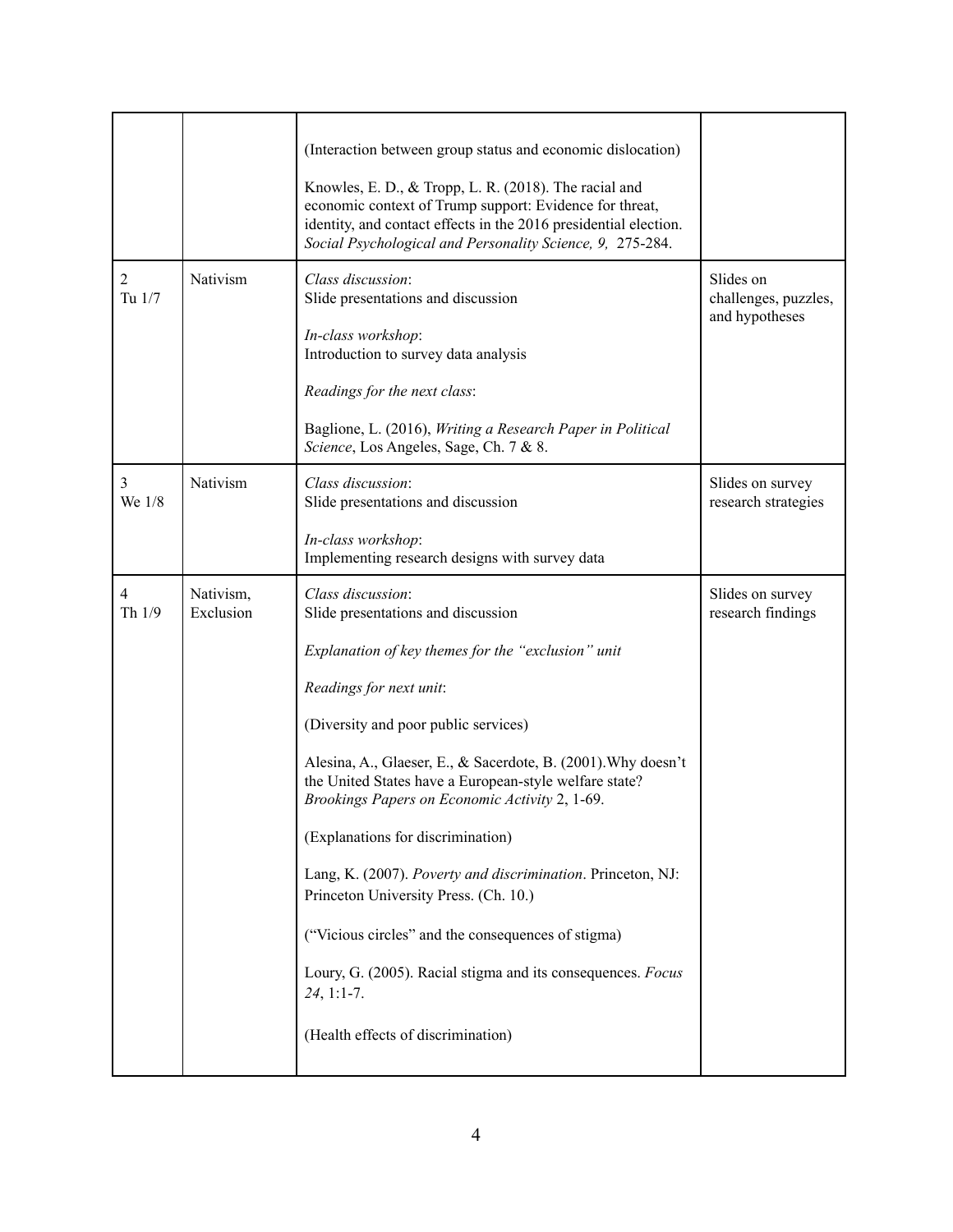|                |                                        | Gemmill, A., Catalano, R., Casey, J.A., et al. Association of<br>Preterm Births Among US Latina Women With the 2016<br>Presidential Election. JAMA Netw Open. 2019;2(7):e197084.                                                                                                                                                                                                                                               |                                                     |
|----------------|----------------------------------------|--------------------------------------------------------------------------------------------------------------------------------------------------------------------------------------------------------------------------------------------------------------------------------------------------------------------------------------------------------------------------------------------------------------------------------|-----------------------------------------------------|
| $Fr$ 1/10      | No class                               |                                                                                                                                                                                                                                                                                                                                                                                                                                |                                                     |
| Sa 1/11        | No class                               |                                                                                                                                                                                                                                                                                                                                                                                                                                |                                                     |
| 5<br>Su 1/12   | Exclusion                              | Class discussion:<br>Slide presentations and discussion<br>In-class workshop:<br>Introduction to measures of implicit bias and prejudice<br>Readings for next class:                                                                                                                                                                                                                                                           | Slides on<br>challenges, puzzles,<br>and hypotheses |
|                |                                        | Bertrand, M., & Mullainathan, S. (2004). Are Emily and Greg<br>more employable than Lakisha and Jamal? A field experiment<br>on labor market discrimination. American Economic Review,<br>94, 991-1013.<br>Rudman, L. A. (2004). Sources of Implicit Attitudes. Current<br>Directions in Psychological Science, 13, 79-82.                                                                                                     |                                                     |
| 6<br>Mo 1/13   | Exclusion                              | Class discussion:<br>Slide presentations and discussion<br>In-class workshop:<br>Implementing research designs on implicit bias and prejudice                                                                                                                                                                                                                                                                                  | Slides on research<br>strategies                    |
| 7<br>Tu 1/14   | Exclusion                              | In-class workshop:<br>Finalize instruments and experiment to post to MTurk                                                                                                                                                                                                                                                                                                                                                     |                                                     |
| 8<br>We $1/15$ | Exclusion                              | La Haine (1995, France)<br>Discussion of film                                                                                                                                                                                                                                                                                                                                                                                  |                                                     |
| 9<br>Th 1/16   | Exclusion,<br>Strategies for<br>Change | In-class workshop:<br>Analyzing data from MTurk experiment (first half of class)<br>and presenting findings (second half)<br>Explanation of key themes for the "strategies for change"<br>unit<br>Readings on strategies for change for the next unit:<br>(Social Contact)<br>Broockman, D., & Kalla, J. (2016). Durably Reducing<br>Transphobia: A Field Experiment on Door-to-Door<br>Canvassing. Science 352:6282: 220-224. |                                                     |